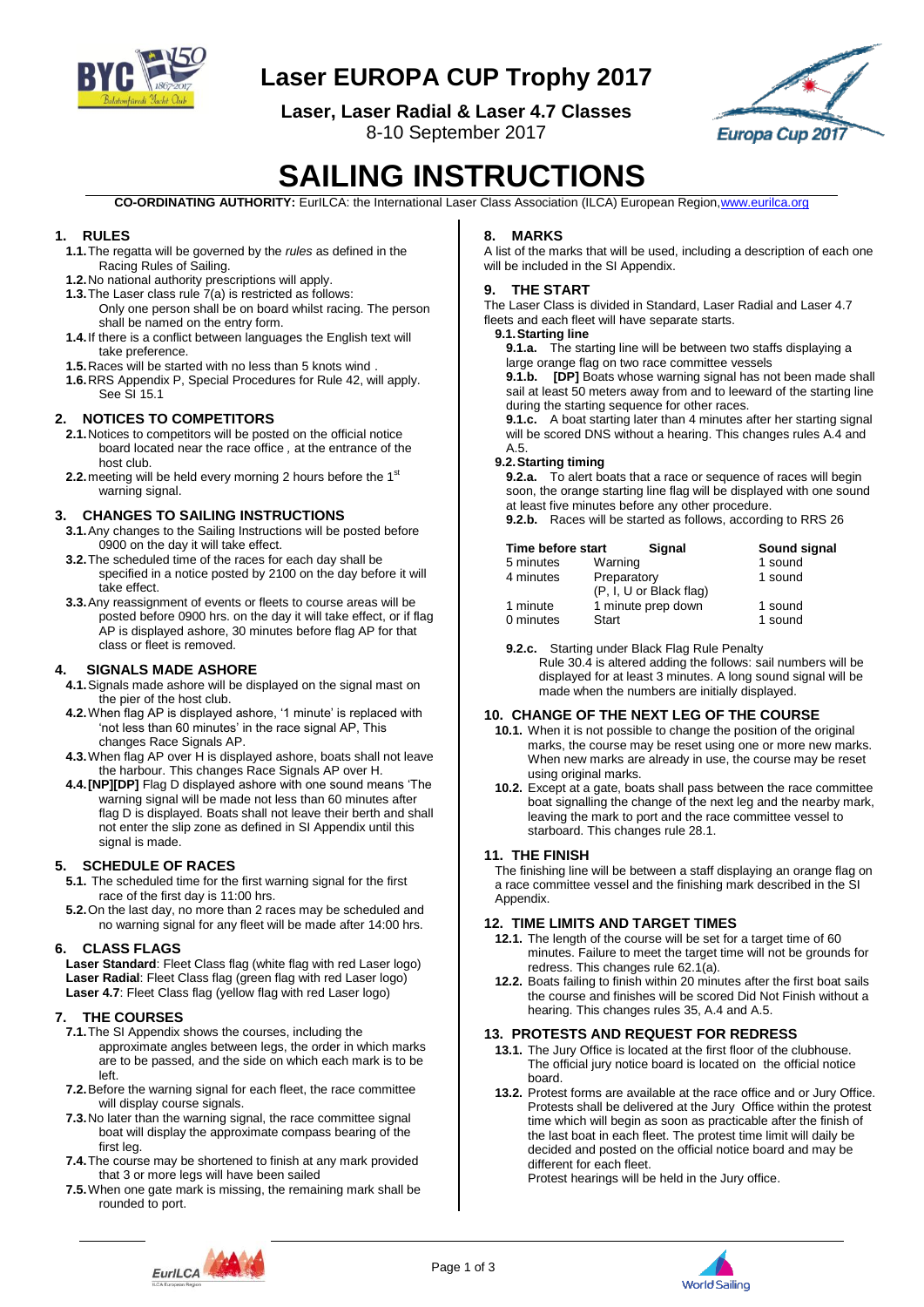- **13.3.** Notices will be posted on official jury notice board no later than 30 minutes after the protest time limit to inform competitors of hearings in which they are parties or named as witnesses.
- **13.4.** Notices of protests by the international jury or race committee or technical committee will be posted on official jury notice board to inform boats under rule 61.1(b).
- **13.5.** A list of boats that have been penalized under Appendix P will be posted on the official notice board.
- **13.6.** Breaches of instructions 9.1.b, 17, 19, 20, 21 and 22 shall not be grounds for a protest by a boat. This changes rule 60.1(a). For these breaches the international jury may apply a penalty less than disqualification**. [DP]**
- **13.7.** On the last scheduled day of racing or of the qualifying series, (if applied) RRS 66 apply (30 minutes) On the last scheduled day of racing (or of the qualifying series, if applied) a request for redress from a jury decision shall not be delivered no later than 30 minutes after the decision was posted. This changes rule 62.2.
- **13.8.** Decisions of the international jury will be final as provided in rule 70.5
- **13.9. [DP]** the notation **'[DP]'** in a rule means that the penalty for a breach of that rule may, at the discretion of the protest committee, be less than disqualification. (Penalties for breaches of class rules, or rules in the NoR or Sis)
- **13.10. [NP]** denotes a rule that shall not be grounds for protests by a boat. This changes RRS 60.1(a)
- **13.11. [SP]** denotes a rule for which a standard penalty may be applied by the race committee technical committee without a hearing or a discretionary penalty applied by the international jury with a hearing.

A list of these breaches and the associated standard penalties will be posted on the Official Notice Board. However, the race committee / technical committee may protest a boat when they consider the standard penalty to be inappropriate. This changes RRS 63.1 and Appendix A5.

# **14. ARBITRATION SYSTEM**

Appendix T RRS 2017-20 will applies

# **15. PENALTY SYSTEM**

**15.1. Appendix P** will apply with the following changes: **15.1.a.** If a first penalty is signalled after she has finished, a boat may take the penalty or accept a scoring penalty of 8 points without a hearing **[SP].**

# **15.2. Measurement Penalties [NP]**

**15.2.a. [NP]** Measurement protests will only be accepted from technical committee, race committee or jury.

**15.2.b.** If a boat is sailed without a *centreboard stopper, or with no mast retention line* attached (class rule 3(b) xi), a scoring penalty of 20 points will, without a hearing, be added to the boats score in the last completed race in which she was racing without a centreboard stopper or the retention line. However, she shall not be scored worse than DSQ. This changes rule 63.1. **[SP]. 15.2.c.** If a sail, top mast, or bottom mast has been changed prior to a race without the permission required by SI 16.2 the sailor will be disqualified without a hearing from the last completed race when the change was used. This changes rule 63.1.

**15.2.d.** For any other measurement protest, the jury may apply an alternative penalty to disqualification **[DP].**

# **15.3. Scoring and arbitration penalties**

**15.3.a.** Scoring penalties will be applied according to RRS 44.3c **15.3.b.** The scoring abbreviation for arbitration penalty is [ARB]. **15.3.c.** A scoring penalty in a split fleet will be based on the number of competitors in the largest group.

# **15.4. Whistle system**

In order to encourage boats to take penalties afloat, jury members may blow a whistle when they see what they believe to be a breach of a rule. If no boat takes a penalty, the international jury may lodge a protest.

# **16. BOATS AND EQUIPMENT**

**16.1.a. [DP]** A boat and equipment may be inspected at any time for compliance with the class rules, as wet clothing rules at the discretion of the technical committee, race committee or international jury.

**16.2.** In the event of damage, boats and equipment may only be substituted with the written permission of the technical committee, international jury or race committee.

- **16.3.** If the damage occurs later than 90 minutes before the first scheduled start on a racing day and before the start of the last race of the day, provisional verbal permission shall be obtained from the technical committee, international jury or race committee.
- **16.4.** The written permission of the technical committee, international jury or race committee shall be applied for before the end of Protest Time at the end of the day in which the substitution takes place.

# **17. [DP] [NP] SAFETY REGULATIONS**

- **17.1.** The race committee will protest a boat for a breach of these safety regulations.
- **17.2.** Competitors shall wear personal flotation devices at all times when afloat, except briefly while changing or adjusting clothing or personal equipment.
- **17.3.** Competitors who require assistance from rescue boats should wave one arm with hand open. If no assistance is required, the arm should be waved with fist closed.
- **17.4.** If considered necessary, a competitor may be ordered by a race organisation boat to abandon his or her boat and board a rescue vessel.
- **17.5.** A boat that retires from a race shall notify the race committee as soon as possible. The boat shall complete a retirement declaration form at the regatta office on return ashore.

# **18. SCORING**

- **18.1.** When less than 4 races have been completed, a boat's regatta score will be the total of her race scores.
- **18.2.** When 4 or more races have been completed, a boat's regatta score will be the total of her race scores excluding her worst score.

#### **19. [DP] ACCREDITED TEAM AND SUPPORT PERSONS/ VESSELS**

Accredited vessels are the vessels having filled the accreditation form at the race office. They are the only vessels authorized to go afloat and approach sailing area and sailors. Team and support vessels shall, at all times when afloat, be clearly identified by the country name, national letters or national flag of the team they represent. **19.1. Excluded area**

#### during the period between the first warning signal of the first fleet in a race and the finish of the last boat in the last fleet in that race:

- do not cross the racing area defined by the course diagram
- do not stay closer than 50 m to any sailing boat and from any point defining the starting line (when orange flag up) and finish line (when blue flag up)

#### **19.2.** Exceptions to S.I. 19.1:

**19.2.a.** when a postponement is signalled, in which case they may stay in the racing area till the first signal displayed after the end of the postponement;

**19.2.b.** this instruction will not apply to rescue operations **19.3.** Accomplishments

If an accredited boat does not comply with this instruction, or its crew has an incorrect behaviour, the accreditation may be suspended, cancelled, and/ or no more issued in next Europa Cup of the series. That decision may be made by the Jury together with the Eurilca Representative. That in conformity with RRS 69.(i) and 64.4.

# **20. INSURANCE**

Each participating boat shall be insured with valid third-party liability insurance with a minimum cover per event as stated in the NOR.

# **21. LIABILITY**

The host sailing club, the National Authority and the International Laser Class Association, their officers, members and volunteers do not accept liability for loss of life or property, personal injury or damage caused by or arising out of the Europa Cup Trophy Regattas and competitors take part in the Regattas entirely at their own risk. The establishment of the Notice of Race and the Sailing Instructions in no way limits or reduces the complete and unlimited responsibilities of a competitor being solely and entirely responsible for the management of a boat he or she is sailing. A competitor must be of good health and a competent sailor capable of sailing a Laser in strong winds. It is the responsibility of each sailor to decide to participate in a race or to continue racing.

# **22. RIGHTS TO USE NAME AND LIKENESS**

By participating in this event, competitors automatically grant to the organizing authority and the event sponsors the right, in perpetuity, to make, use, and show, at their discretion, any photography, audio and video recordings, and other reproductions of them made at the venue or